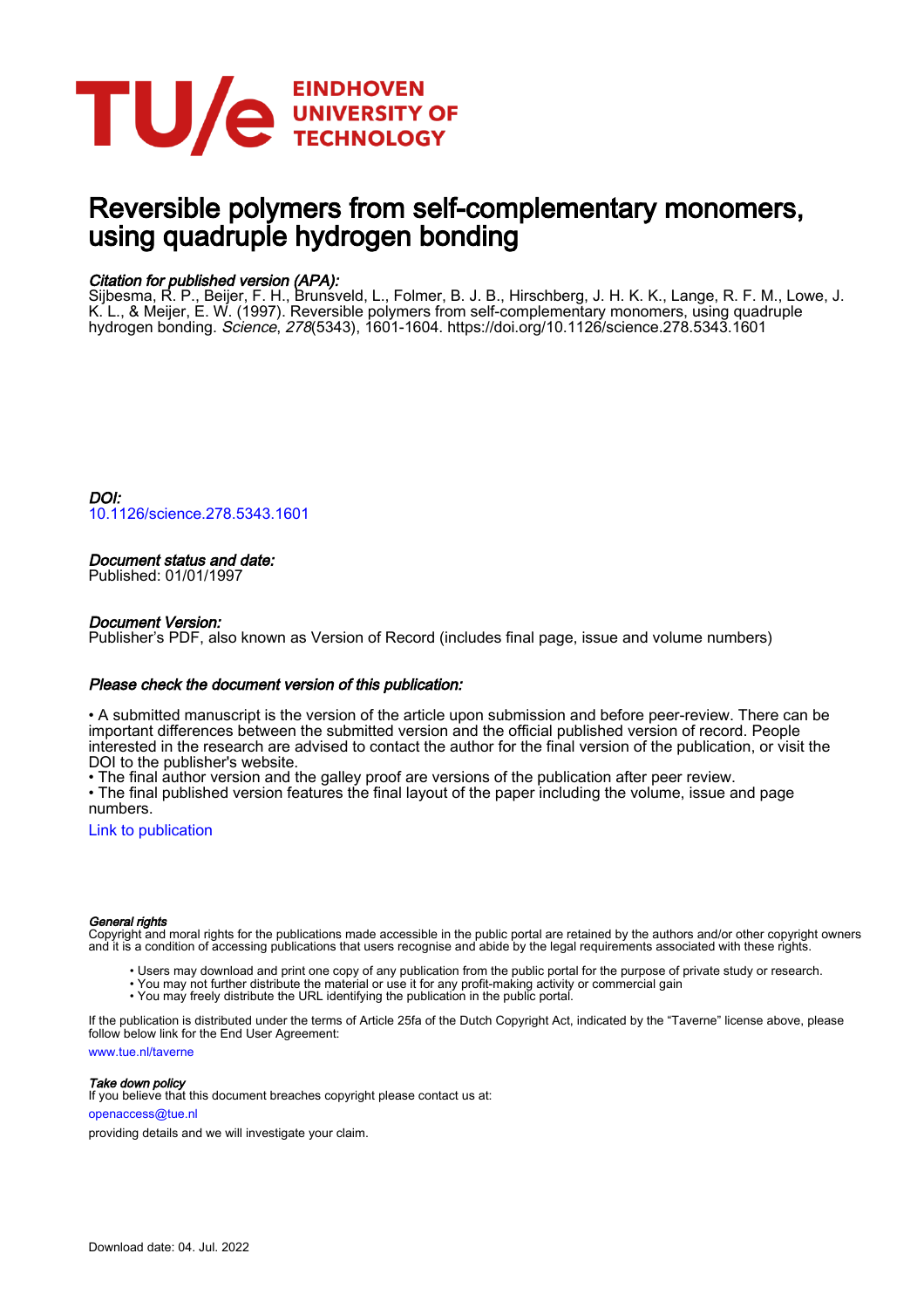

## **Reversible Polymers Formed from Self-Complementary Monomers Using Quadruple Hydrogen Bonding**

Rint P. Sijbesma; Felix H. Beijer; Luc Brunsveld; Brigitte J. B. Folmer; J. J. K. Ky Hirschberg; Ronald F. M. Lange; Jimmy K. L. Lowe; E. W. Meijer

Science, New Series, Vol. 278, No. 5343 (Nov. 28, 1997), 1601-1604.

Stable URL:

http://links.jstor.org/sici?sici=0036-8075%2819971128%293%3A278%3A5343%3C1601%3ARPFFSM%3E2.0.CO%3B2-3

Science is currently published by American Association for the Advancement of Science.

Your use of the JSTOR archive indicates your acceptance of JSTOR's Terms and Conditions of Use, available at http://www.jstor.org/about/terms.html. JSTOR's Terms and Conditions of Use provides, in part, that unless you have obtained prior permission, you may not download an entire issue of a journal or multiple copies of articles, and you may use content in the JSTOR archive only for your personal, non-commercial use.

Please contact the publisher regarding any further use of this work. Publisher contact information may be obtained at http://www.jstor.org/journals/aaas.html.

Each copy of any part of a JSTOR transmission must contain the same copyright notice that appears on the screen or printed page of such transmission.

JSTOR is an independent not-for-profit organization dedicated to creating and preserving a digital archive of scholarly journals. For more information regarding JSTOR, please contact support@jstor.org.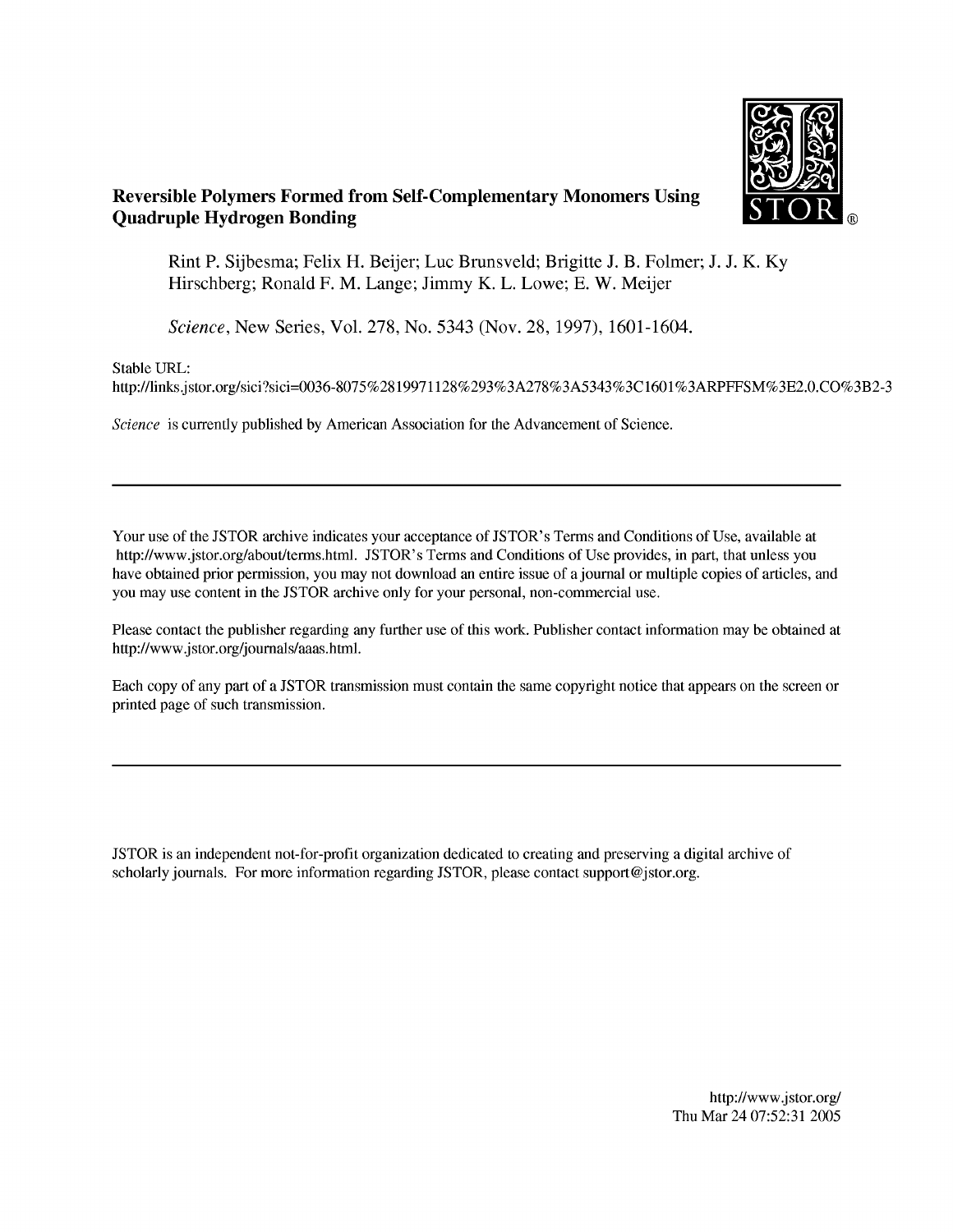blocked and zonal flows in atmospheric observations. The absence of baroclinic instabilities in our annulus [compare with  $(18)$ , for instance], and the greater stability of the experimental zonal flow  $(12)$  is presumably the cause of this discrepancy.

We conjecture that in the experiment, there are two basins of attraction, zonal and blocked  $(12, 15)$ , connected by heteroclinic orbits. Similar switches between flow regimes—characterized there by distinct wavenumbers—have been observed in the thermally driven annulus, even in the absence of topography (28). Chaotic itinerancy (16, 29) provides a plausible scenario for such sporadic transitions; confirmation of such a scenario is left for further experiments and numerical simulations (30).

In the intermediate regime of Fig. 4, the fraction of time spent in one state varied as a function of the Rossby number (Fig. 5B). Similarly, as the pole-to-equator temperature gradient changes—from season to season or year to year in the same season  $(8, 12, 15,$ 16, 26, 27)—the relative prevalence of zonal- or blocked-flow episodes can change. Our results and idealized barotropic models (12) agree in that the frequency of blocking events increased when approaching the parameter range where blocking is the stable regime [see also (15)]. The seasonal and interannual variability of persistent nonzonal flow patterns, such as blocking, in the atmosphere is subtler and has been documented to some extent in the Pacific-North American sector, for both observations and general circulation models (31).

Our results provide new criteria by which topographic effects on low-frequency atmospheric, oceanic, and laboratory flows can be distinguished from thermal- and eddy-forcing effects.

### **REFERENCES AND NOTES**

- 1. J. G. Charney, J. Meteorol. 4, 135 (1947); E. T. Eady Tellus 1, 33 (1949).
- 2. A. E. Gill, Atmosphere-Ocean Dynamics (Academic Press, San Diego, CA, 1982); J. R. Holton, An Introduction to Dynamic Meteorology (Academic Press, San Diego, CA, ed. 3, 1992); J. Pedlosky, Geophysical Fluid Dynamics (Springer-Verlag, New York, ed. 2, 1987).
- 3. J. F. O'Connor, Mon. Weather Rev. 91, 209 (1963).
- 4. R. M. Dole and N. M. Gordon, ibid. 111, 1567 (1983).
- 5. X. Cheng and J. M. Wallace, J. Atmos. Sci. 50, 2674 (1993); M. Kimoto and M. Ghil, ibid., p. 2625.
- 6. M. S. Tracton et al., Mon. Weather Rev. 117, 1604 (1989); F. Molteni and T. N. Palmer, Q. J. R. Meteorol. Soc. 119, 269 (1993).
- 7. R. Benzi, B. Saltzman, A. C. Wiin-Nielsen, Eds., Anomalous Atmospheric Flows and Blocking, vol. 29 of Advances in Geophysics (Academic Press, Orlando, FL, 1986)
- J. G. Charney and J. G. DeVore, J. Atmos. Sci. 36, 8. 1205 (1979).
- N.-C. Lau and M. J. Nath, Mon. Weather Rev. 115,  $\mathsf{Q}$ 251 (1987).
- 10. J. Pedlosky, J. Atmos. Sci. 38, 2626 (1981).
- 11. R. Benzi, P. Malguzzi, A. Speranza, A. Sutera, Q. J. R. Meteorol. Soc. 112, 661 (1986)
- 12. B. Legras and M. Ghil, J. Atmos. Sci. 42, 433 (1985).
- 13. S. L. Marcus, M. Ghil, J. O. Dickey, *ibid*, **53**, 1993.  $(1996)$
- $14$ B. B. Reinhold and R. P. Pierrehumbert, Mon. Weather Rev. 110, 1105 (1982).
- 15 T. N. Palmer, Bull. Am. Meteorol. Soc. 74, 49 (1993).
- 16. H. Itoh and M. Kimoto, J. Atmos. Sci. 53, 2217 (1996).
- 17. R. Hide, Philos. Trans. R. Soc. London Ser. A 250, 442 (1958); E. N. Lorenz, The Nature and Theory of the General Circulation of the Atmosphere (World Meteorological Organization, Geneva, 1967).
- 18. P. R. Jonas, Q. J. R. Meteorol. Soc. 107, 775 (1981); G. Q. Li, R. Kung, R. L. Pfeffer, J. Atmos. Sci. 43, 2585 (1986); P. Bernardet, A. Butet, M. Déqué, M. Ghil, R. L. Pfeffer, ibid. 47, 3023 (1990); J. M. Pratte and J. E. Hart, J. Fluid Mech. 229, 87 (1991).
- 19. A previous barotropic simulation and experiment [G. F. Carnevale, R. C. Kloosterziel, G. J. F. van Heijst, J. Fluid Mech. 233, 119 (1991)] examined local vortex motion over topography but did not address low-frequency variability of global flows.
- $20 -$ J. Sommeria, S. D. Meyers, H. L. Swinney, Nature 337, 58 (1989).
- T. H. Solomon, W. J. Holloway, H. L. Swinney, Phys. Fluids A 5, 1971 (1993).
- J. Sommeria, S. D. Meyers, H. L. Swinney, Nonlinear 22. Topics in Ocean Physics, A. R. Osborne, Ed. (North-Holland, Amsterdam, 1991), pp. 227-269.
- 23. M. S. Pervez and T. H. Solomon, Exp. Fluids 17, 135 (1994).
- 24. E. R. Weeks, thesis, University of Texas, Austin  $(1997)$
- 25. E. Kalnay-Rivas and L.-O. Merkine, J. Atmos. Sci.

38. 2077 (1981).

- 26. C.-G. Rossby et al., J. Mar. Res. 2, 38 (1939); D. F. Rex Tellus 2, 275 (1950).
- 27. C. M. Strong, F.-f. Jin, M. Ghil, J. Atmos. Sci. 52, 2627 (1995).
- 28. R. Hide and P. J. Mason, Adv. Phys. 24, 47 (1975); W.-G. Früh and P. L. Read, Philos. Trans. R. Soc. London Ser. A 355, 101 (1997).
- 29. K. Kaneko, Physica D 41, 137 (1990); ibid. 54, 5  $(1991)$ .
- Y. Tian, thesis, University of California, Los Angeles 30. (1997); Y. Tian et al., in preparation.
- 31. J. D. Horel and C. R. Mechoso, J. Clim. 1, 582 (1988).<br>32. J. M. Wallace and M. L. Blackmon, in Large-Scale
- Dynamical Processes in the Atmosphere, B. J. Hoskins and R. P. Pearce, Eds. (Academic Press, London, 1983), pp. 55-94; I. M. Held, ibid., pp. 127-168
- 33. We thank C. Baroud, M. Kimoto, P. Klein, L. Panetta, P. L. Read, D. Tritton, and three anonymous referees for helpful comments. K. Hartman and G. Hamas helped with the text and W. Weibel with the figures. The experiments were supported by the Office of Naval Research (ONR). The University of California Los Angeles investigators were supported by NSF; M.G. was also supported by the Elf-Aquitaine/CNRS Chair of the Académie des Sciences, Paris. E.R.W. acknowledges the support of an ONR Augmentation Award for Science and Engineering Training and a University of Texas Livingston Fellowship.

22 July 1997; accepted 17 October 1997

# **Reversible Polymers Formed from Self-Complementary Monomers Using Quadruple Hydrogen Bonding**

Rint P. Sijbesma, Felix H. Beijer, Luc Brunsveld, Brigitte J. B. Folmer, J. H. K. Ky Hirschberg, Ronald F. M. Lange, Jimmy K. L. Lowe, E. W. Meijer\*

Units of 2-ureido-4-pyrimidone that dimerize strongly in a self-complementary array of four cooperative hydrogen bonds were used as the associating end group in reversible self-assembling polymer systems. The unidirectional design of the binding sites prevents uncontrolled multidirectional association or gelation. Linear polymers and reversible networks were formed from monomers with two and three binding sites, respectively. The thermal and environmental control over lifetime and bond strength makes many properties, such as viscosity, chain length, and composition, tunable in a way not accessible to traditional polymers. Hence, polymer networks with thermodynamically controlled architectures can be formed, for use in, for example, coatings and hot melts, where a reversible, strongly temperature-dependent rheology is highly advantageous.

Noncovalent interactions are increasingly being used in the molecular self-assembly of well-defined supramolecular structures and materials. Such interactions are important in polymer science, where hydrogen bonding and other weak reversible interactions are important in determining polymer properties and in the design of new polymer architectures  $(1, 2)$ . However, the interactions used always rely on the cooperative phenomenon of many weak interactions, which lack directionality, giving rise to microphase-separated structures or gelation due to network formation (3). For linear supramolecular polymers  $(4)$ , it is a prerequisite to have strong and highly directional, reversible interactions in order to construct materials that include a reversible alternative for the covalent bond. This concept has been known for years  $(5-13)$ , but polymers with appreciable degrees of polymerization in the amorphous state or even in

R. P. Sijbesma, F. H. Beijer, L. Brunsveld, B. J. B. Folmer, J. H. K. Ky Hirschberg, J. K. L. Lowe, E. W. Meijer, Laboratory of Organic Chemistry, Eindhoven University of Technology, Post Office Box 513, 5600 MB Eindhoven, Netherlands.

R. F. M. Lange, DSM Research, Post Office Box 18, 6160 MD Geleen, Netherlands.

<sup>\*</sup>To whom correspondence should be addressed. E-mail: tatobm@chem.tue.nl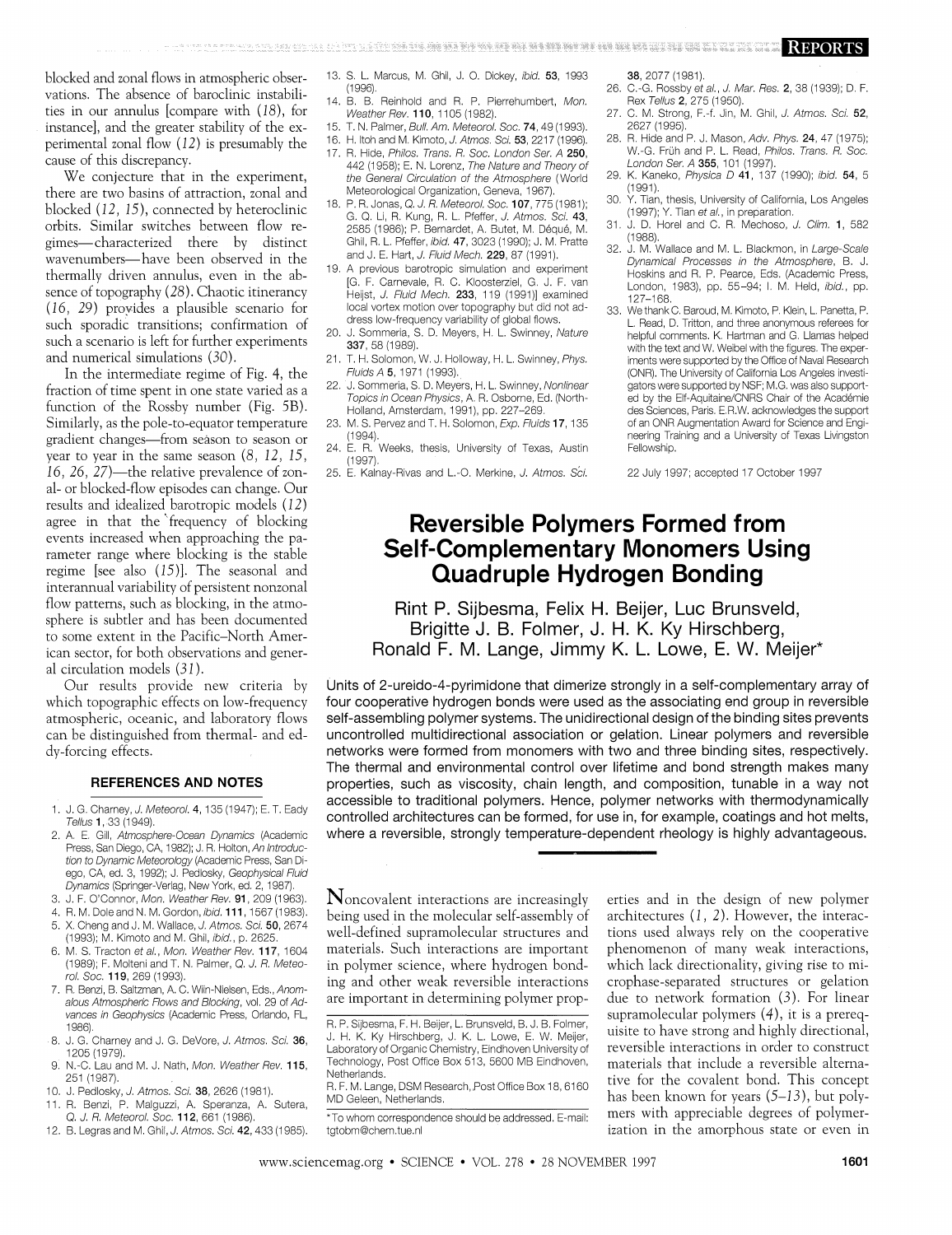dilute solution have not been obtained because it was not known how to incorporate such sufficiently strong, but still reversible, interactions. Efforts to use highly directional multiple hydrogen bonds have been hampered mainly by the insufficient stability of single  $(6-9)$ , double  $(10, 11)$ , or triple  $(12, 11)$ 13) hydrogen bonds and the difficult preparation of the strongest couples  $(14)$ , and coordination of metal ions has limited reversibility and tunability (5).

Our recent finding  $(15)$  that derivatives of 2-ureido-4-pyrimidone 1 (Fig. 1A) are easy to synthesize and dimerize strongly (dimerization



∩⊪∪

 $R$  IIII $\bigcirc$ 

**OWN** 

−∩⊪

that, over the concentration range studied, the viscosity of 2a follows Cates's model for reversibly breakable polymers above the overlap concentration (16). The closely related 2b, however, displays viscosity with a completely different concentration dependence (Fig. 3A). At low concentrations, the viscosity is low and the plot has a slope of approximately 1. Above 100 g  $\cdot$  liter<sup>-1</sup>, the plot curves upward to a slope of more than 6. In static light-scattering experiments of 32 g liter<sup>-1</sup> solutions of 2a and 2b in CHCl<sub>3</sub>, the Rayleigh ratio at a scattering angle of 90°  $(R_{90})$  for 2a is 3.5 times higher than for 2b. Proton nuclear magnetic resonance (<sup>1</sup>H

concentration

0.03

 $100$ 

 $0.05$ 



Fig. 2. Synthesis of monofunctional 2-ureido-pyrimidone 1, bifunctional derivatives 2a, 2b (prepared with a commercial mixture of 2,2,4- and 2,4,4- trimethylhexanediisocyanate isomers), and 3.



centages of 1: curve a, 0%; curve b, 1%; curve c,

2.5%; curve d, 5%; curve e, 100%.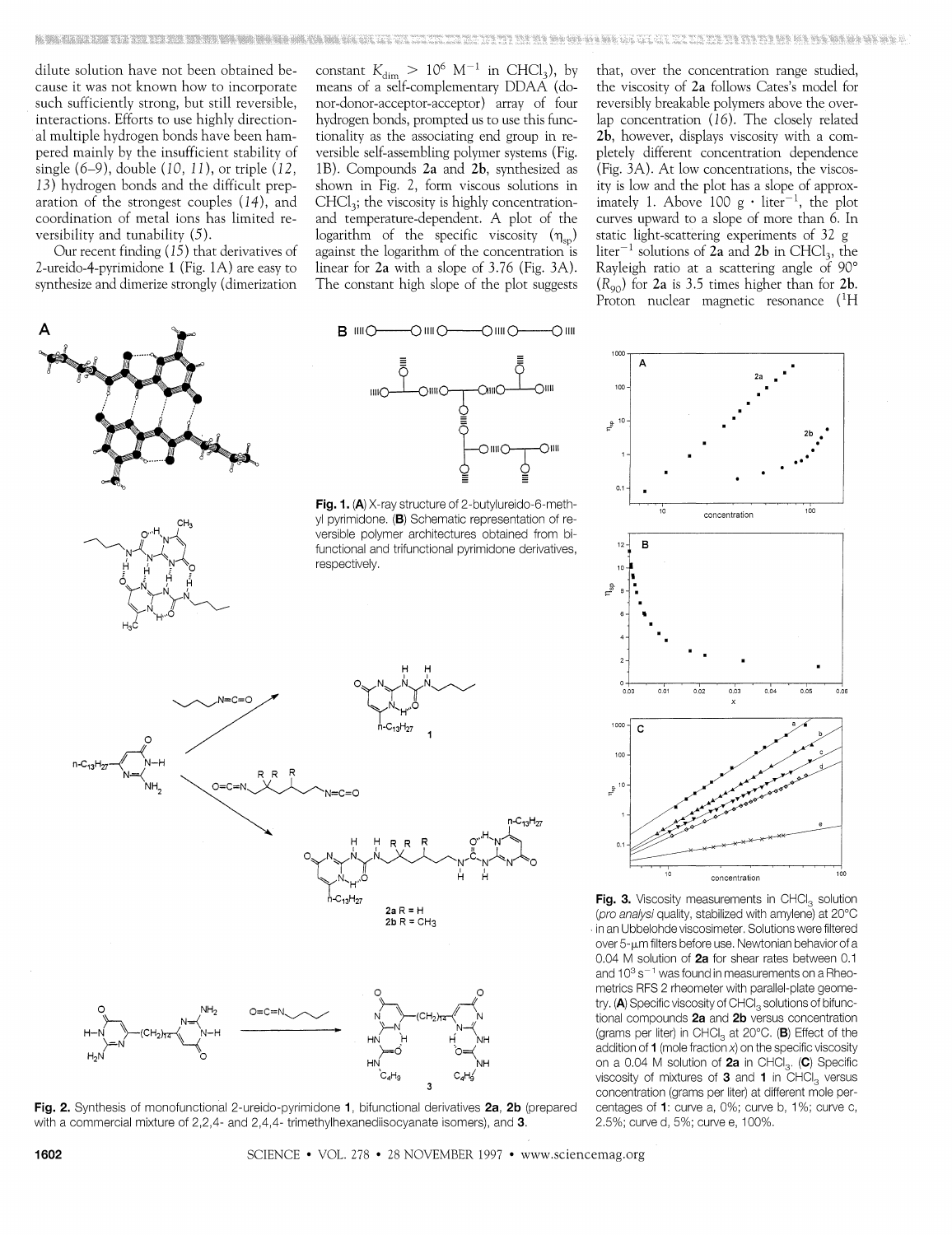NMR) studies in CDCl<sub>3</sub> show that at concentrations below 100 g  $\cdot$  liter<sup>-1</sup>, multiple sets of signals are present for 2b, whereas one set of signals predominates for higher concentrations of 2b and concentrations down to 5 g $\cdot$  $\text{liter}^{-1}$  for 2a. These results are in agreement with the proposal of an equilibrium between linear polymeric and oligomeric cyclic structures. Because of restricted conformational freedom, 2b is more prone to the formation of rings than 2a.

We confirmed the unidirectionality of the hydrogen bonding by adding monofunctional compound 1, which can act as a chain stopper, to solutions of 2. A dramatic drop in viscosity was observed when very small amounts of 1 were added to 2a (Fig. 3B). Compound 1 (mole fraction  $x$ ) limits the number-average degree of polymerization (DP) to at most  $DP_{\text{max}} = 2/x$ . Fitting (17) of<br>the data presented in Fig. 3B affords an estimate for the DP of 2a of  $7 \times 10^2$  at 40 mM, which corresponds to an average molar mass of  $\sim$  5  $\times$  10<sup>5</sup> g mol<sup>-1</sup>. This observation shows that the association process is reversible and that no uncontrolled multidirectional gelation occurs.

We combined the concentration-dependent viscosity of the self-assembled polymers and the use of chain stoppers, such as 1, in studying the solution properties of 3, in which the association units are linked at the 6-posi-



Fig. 4. Synthesis of bifunctional compounds 5 and 6 from precursor 4; Ph, phenyl; Me, methyl;  $M_{\rm n}$ , number-average molecular weight.

tion of the isocytosine ring (Fig. 2). Remarkably, the plots are linear for all ratios of monofunctional to bifunctional molecules, whereas the slope of the plots gradually decreases with increasing amount of chain stopper (Fig. 3C).

The results presented above are in full agreement with concepts worked out by Flory for condensation polymers (18), but these structures have a reversible nature because of the limited lifetime of their bonding. The chain stopper experiment is completely analogous to the way the molar mass of a condensation polymer is limited by the addition of monofunctional compounds, and the ratio of cyclic versus linear species is controlled by the structure of the monomer and the concentration. On the other hand, the molar masses of these polymers are very high compared to the values for normal condensation polymers, as a result of the self-complementarity, the lack of reaction products in polymer formation, and the high dimerization constants. Because of



Fig. 6. Synthesis of compounds 7 and 8; rt, room temperature; (PEO/PPO)-(OH)<sub>3</sub> is a block copolymer of poly(ethylene oxide) and poly(propylene oxide) with three hydroxyl end groups and a molecular weight of  $6 \times$  $10^3$  g  $\cdot$  mol<sup> $-1$ </sup>. This polymer, the diisocyanate, and methylisocytosine are commercially available materials.



Fig. 7. Mechanical spectra of compound 7. Master curves of the storage modulus  $G'$  ( $\bullet$ ) (pascals), the loss modulus  $G''$  (O) (pascals), and phase angle δ (A) (degrees) versus frequency ω (radians per second) of applied strain, obtained by the superposition of curves obtained at different temperatures. Reference temperature is 30°C. Data were collected with small oscillatory deformation experiments.